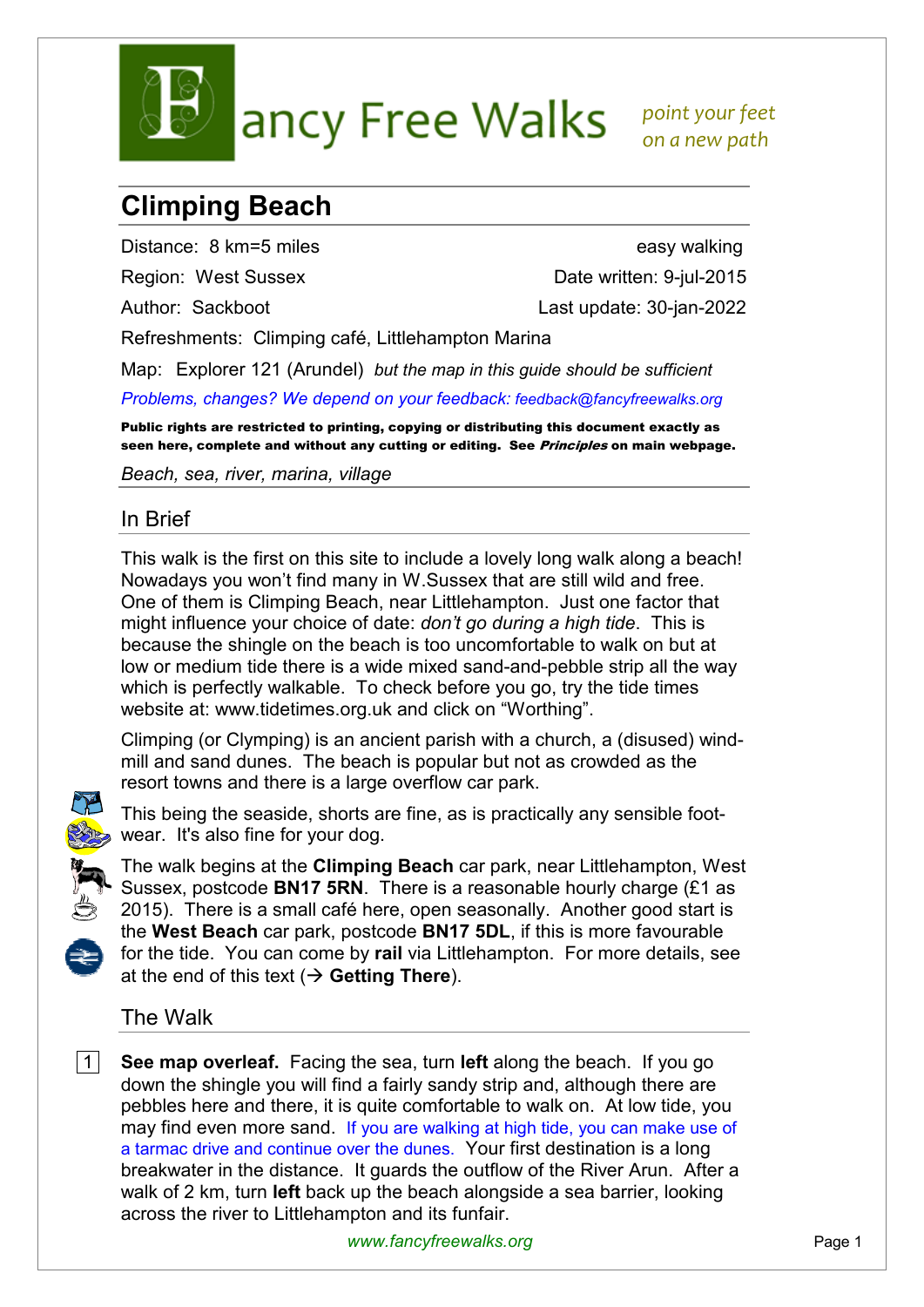

2 Go through a pay-and-display car park (alternate start) and continue near the river. You can either take a concrete lane or go down a strip of sand even closer to the river. If you choose the sandy route, you need to go left-right round a creek by the marina and possibly duck under some boarding ramps, after which you must exit left back to the concrete lane, through the Littlehampton Yacht Club and ferry entrance. Continue along the lane and, where it bears left to the golf club car park, leave the lane by forking **right** on a narrow tarmac footpath. There are small sand dunes here and, as a temporary diversion, on your right a footbridge takes you to an islet with a seat, a possible picnic spot. Continue following the high path, passing a creek with several interesting old wrecks, going beside the white *Dormy Cottage*. You come out to a road. Keep straight ahead along the road, ignoring a footpath on your left. On your right soon is *Rita's Café*, a pleasant outlet with generous sandwiches. At a T-junction, turn **right**. Straight ahead, but not on your route, is a swing bridge and, on the other side of the Arun you will find two pubs, the *Steam Packet* and the *Arun View*, both well regarded for food. This route also leads to Littlehampton Railway Station (by turning right), in case you began the walk there.

*Believe it or not, the River Arun didn't always reach the sea here. Until the late 1400s it flowed into the River Adur 10 miles to the east. That route got silted up and the river found its own way to form the present estuary during the 1500s.* 

 3 Turn immediately **left** on a wide tarmac drive for the Littlehampton Marina. In 50m, turn **right** as indicated, continue straight across the gravel to the riverside and turn **left** on a grassy path. After several impeccable mobile homes, you pass the Marina and, at a fingerpost, your path veers left across the concrete slipway. It and then veers right on a tarmac drive, passing the *Boat House Café* which is noted for its fresh fish but also serves good coffee. Keep right by some chalets and fork **left**, as directed by a signpost, through a gravel parking area and through a modern kissing-gate onto a woodland path. The path quickly winds its way out of the wood close to a road bridge. Continue under the road bridge on a wide path, bypassing any standing